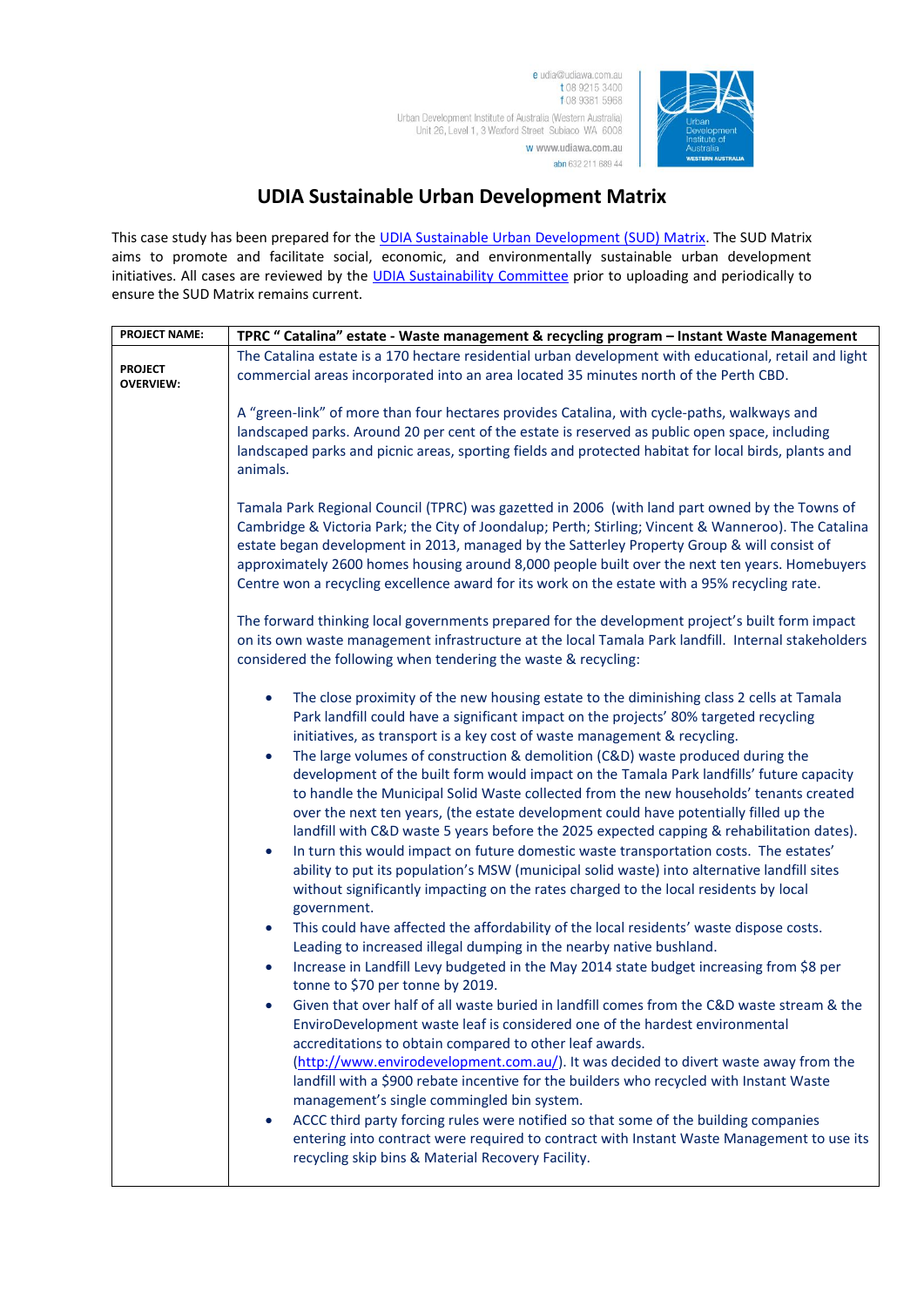e udia@udiawa.com.au<br>t 08 9215 3400<br>f 08 9381 5968 Urban Development Institute of Australia (Western Australia)<br>Unit 26, Level 1, 3 Wexford Street Subiaco WA 6008 w www.udiawa.com.au

abn 632 211 689 44



| <b>CASE STUDY'S</b><br><b>CORE AREA OF</b><br><b>SUSTAINABILITY:</b>           | Waste, Materials & Infrastructure                                                                                                                                                                                                                            |
|--------------------------------------------------------------------------------|--------------------------------------------------------------------------------------------------------------------------------------------------------------------------------------------------------------------------------------------------------------|
| <b>OBJECTIVES OF</b><br>THE PROJECT<br><b>RELEVANT TO</b><br><b>CORE AREA:</b> | Achieve large estate scale recycling initiatives that supported the local governments, the land<br>developers' & builders' targets for diversion of waste away from the local Tamala Park landfill.                                                          |
|                                                                                | Mitigate the risk of future price increases & industry waste disposal costs associated with an<br>increasing Landfill levy, (which in 2014 was the lowest tax charged in Australia).                                                                         |
|                                                                                | In January 2015 Landfill tax is expected to rise from \$8 to \$40 (a tax charged on the tonnage of<br>landfilled waste only - not recycled or non-metropolitan waste streams). Future forecasted tax per<br>tonne is budgeted around \$70 per tonne by 2018. |
|                                                                                | This is the first time recycling at this city wide scale has been achieved on a land development<br>where more than one building group of companies were involved in the construction of the built<br>form houses.                                           |
|                                                                                | The increased supply of recycled fill material to market allowed other land developments & civil<br>infrastructure projects like the Gate Way Project to access recycled materials to supplement their<br>significant demand for Basic Raw Materials.        |
|                                                                                | It is estimated that around five million more tonnes of fill sand is needed each year to allow for<br>more affordable homes to be built at current housing demand levels.                                                                                    |
|                                                                                | CATALINA<br>D E V E L O P M E N T<br>ESTATE<br>CONCEPT                                                                                                                                                                                                       |
|                                                                                |                                                                                                                                                                                                                                                              |
|                                                                                | <b>CLE</b><br>۰                                                                                                                                                                                                                                              |
|                                                                                | <b>Image care of CLE Town Planning &amp; Design</b>                                                                                                                                                                                                          |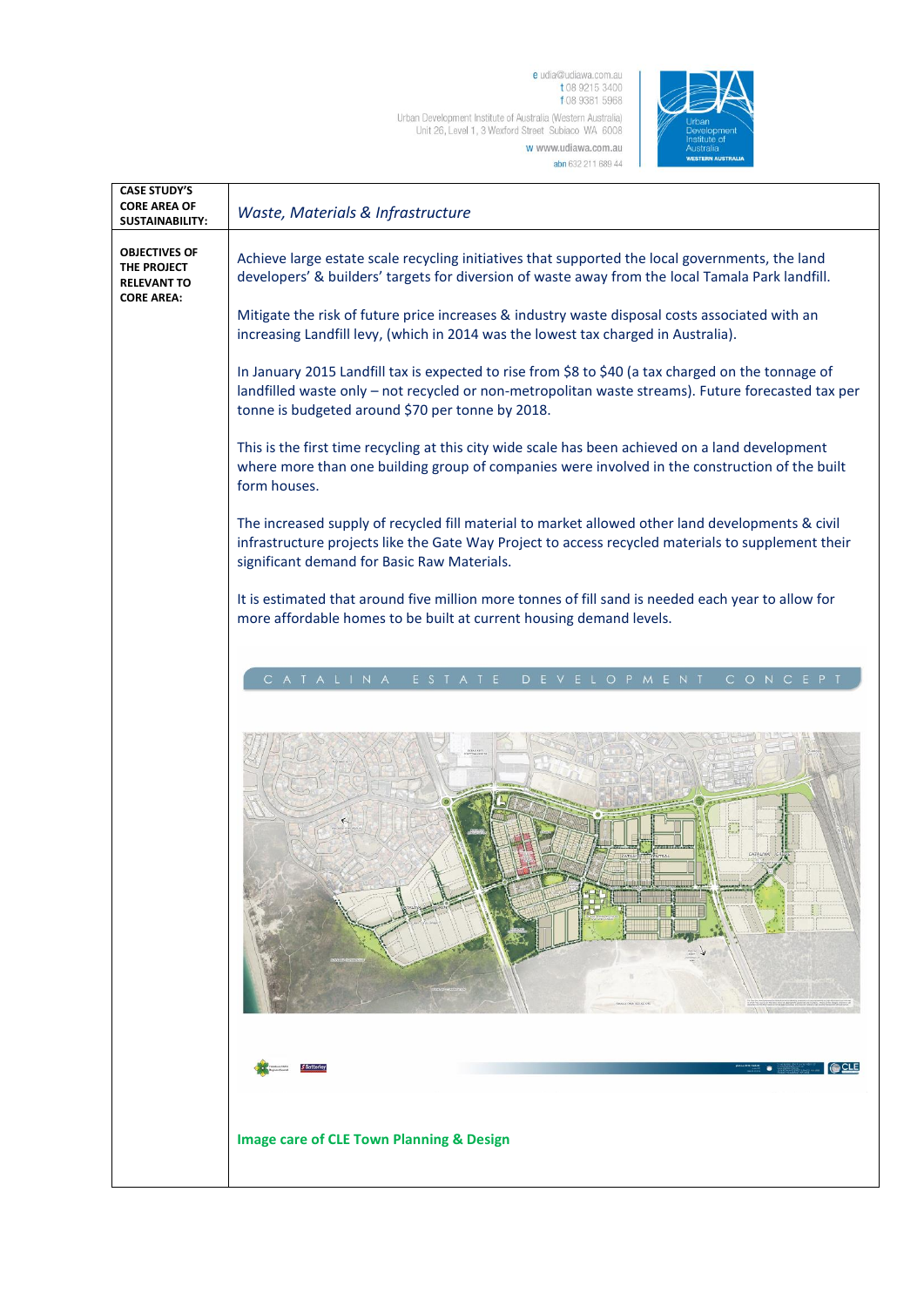e udia@udiawa.com.au t 08 9215 3400 f 08 9381 5968 Urban Development Institute of Australia (Western Australia) Unit 26, Level 1, 3 Wexford Street Subiaco WA 6008 w www.udiawa.com.au



## **IMPLEMENTATION MEASURES/ KEY INNOVATIONS:**

*Simple ordering systems were put in place so that the waste & recycling figures were recorded & builders who used the system placed their orders against the correct pricing structure.* 

*The key innovation was the alternative tender submitted by Instant Waste Management for all the construction waste to be recycled & separated away from site at their new "state of the art" Material Recovery Facility. Click here to watch 3 minutes of Go-Pro Camera footage of the single skip bin commingled recycling system. [http://www.youtube.com/watch?v=rhq8B\\_VaZAQ](http://www.youtube.com/watch?v=rhq8B_VaZAQ)*

abn 632 211 689 44



*Since this recycling campaign was introduced prior to the significant forecasted increases in the landfill levy from 2015 to 2018 (from \$8 a tonne to \$70 tonne) it needed an early incentive to help combat the opportunity costs of the nearby landfill site's disposal costs.* 

*The \$900 rebate paid to each house lot helped the builders benefit from the recycling system. Haven't had to use the ACCC notification to force contractors to use the recycling facility. The perceived cost increases in non-recycled waste streams encouraged the builders to do the right thing.* 

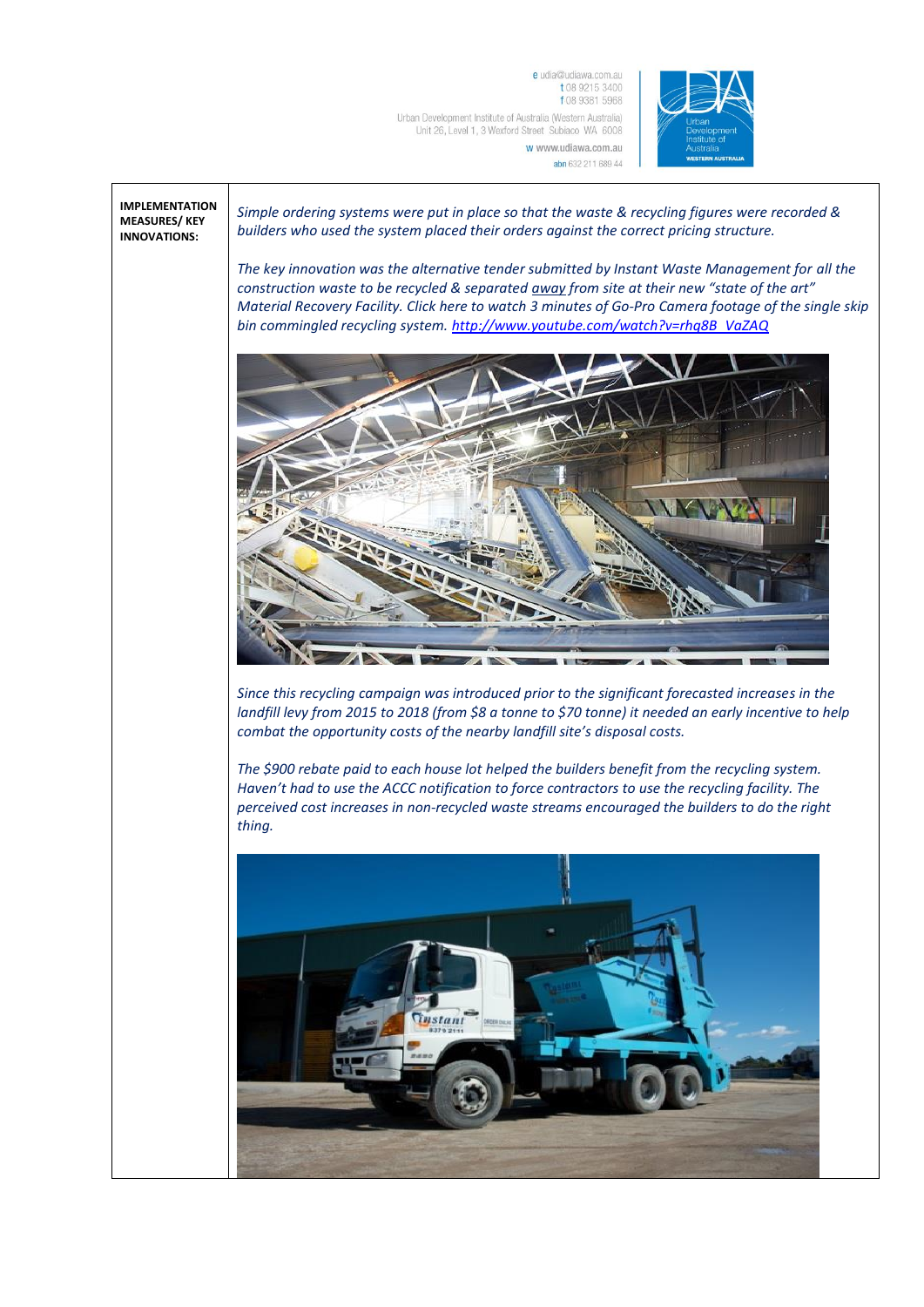e udia@udiawa.com.au<br>t 08 9215 3400<br>f 08 9381 5968 Urban Development Institute of Australia (Western Australia)<br>Unit 26, Level 1, 3 Wexford Street Subiaco WA 6008 w www.udiawa.com.au

abn 632 211 689 44



| <b>OUTCOMES/</b><br><b>RESULTS:</b> | The project met the intended objectives, with the following outcomes:                                                                                                                                                                                                                                                                                                                                                                    |
|-------------------------------------|------------------------------------------------------------------------------------------------------------------------------------------------------------------------------------------------------------------------------------------------------------------------------------------------------------------------------------------------------------------------------------------------------------------------------------------|
|                                     | The campaign obtained the tender KPI targets, which required an uptake of 75% of the<br>1.<br>building companies working on the built form construction to use Instant Waste. Including<br>the major project builders in the state & some smaller companies that were happy to<br>change their waste management systems for the better.                                                                                                  |
|                                     | Those participating in the Waste Sustainability in Action campaign achieved a typical<br>2.<br>recycling rate around 95% for their construction waste disposal. Many used this to market<br>their environmental points of difference at the more "affordable" end of the market,<br>something that has not been a common marketing strategy apart from on high end homes.                                                                |
|                                     | 3. Industry recognition for the achievements of the developers were advertised on television<br>and acknowledged by the WA Director of the Housing Industry Association. As well as the<br>WA Master Builders Associations with award entries, finalists and winners in both the HIA &<br>MBA associations' environmental programmes.                                                                                                    |
|                                     | 4. More estate waste than ever before has been now recycled using a single commingled skip<br>bin system that well suited the narrow lot design of many of the affordable homes on the<br>estate. Processing the waste "off site" into recycled fill material & recycled road base that<br>is potentially going to be used on the estates temporary car parks & hardstand areas.                                                         |
|                                     | The procurement professional that worked on the tender and advocated the plan was<br>5.<br>awarded the Western Australian GreenSmart Professional of the Year award in 2014.                                                                                                                                                                                                                                                             |
|                                     | The estate was eligible to apply for the "waste" leaf from EnviroDevelopment & the GBCA<br>6.<br>Communities tool rating scheme (final consideration on application was still pending when<br>this case study was published)                                                                                                                                                                                                             |
| <b>LESSONS LEARNED:</b>             | In the past it was difficult to obtain local government planning approval or Dept. of Environment<br>planning approval to place a Material Recovery Facility near the construction of new houses &<br>recycle the waste from the built form.                                                                                                                                                                                             |
|                                     | So a purpose built plant capable of handling 350,000 tonnes of construction waste was built 10km<br>away from the Perth CBD to help service the greater metropolitan Perth area. More of these<br>Material Recovery Facilities have been given Environmental Planning Approval by the state & federal<br>government in Port Headland and in southern metropolitan Perth.                                                                 |
|                                     | Instant Waste Management's new commingled recycling skip bin system has now replaced the<br>"source separation" collection works undertaken on the Parkland Height estate waste management<br>case study, which used separate bins for wood, paper & cardboard, metal & tiles. (Sand was still<br>stockpiled & moved by bobcat). The new Material Recovery Facility has now secured most of the<br>major project builder waste in Perth. |
|                                     | Educational programmes that relied on the building contractors & their subcontractors to do the<br>right thing regarding site source separation were not very successful with an estimated 30%<br>commingling rate. (I.E. the wrong waste stream ended up in the wrong bin with additional disposal<br>&/or sorting costs).                                                                                                              |
|                                     | Over 1000 industry key stakeholders have attended the Bayswater MRF Tour. Spreading the word<br>about a simple and easy recycling solution that accommodates bad site practice & human nature.                                                                                                                                                                                                                                           |